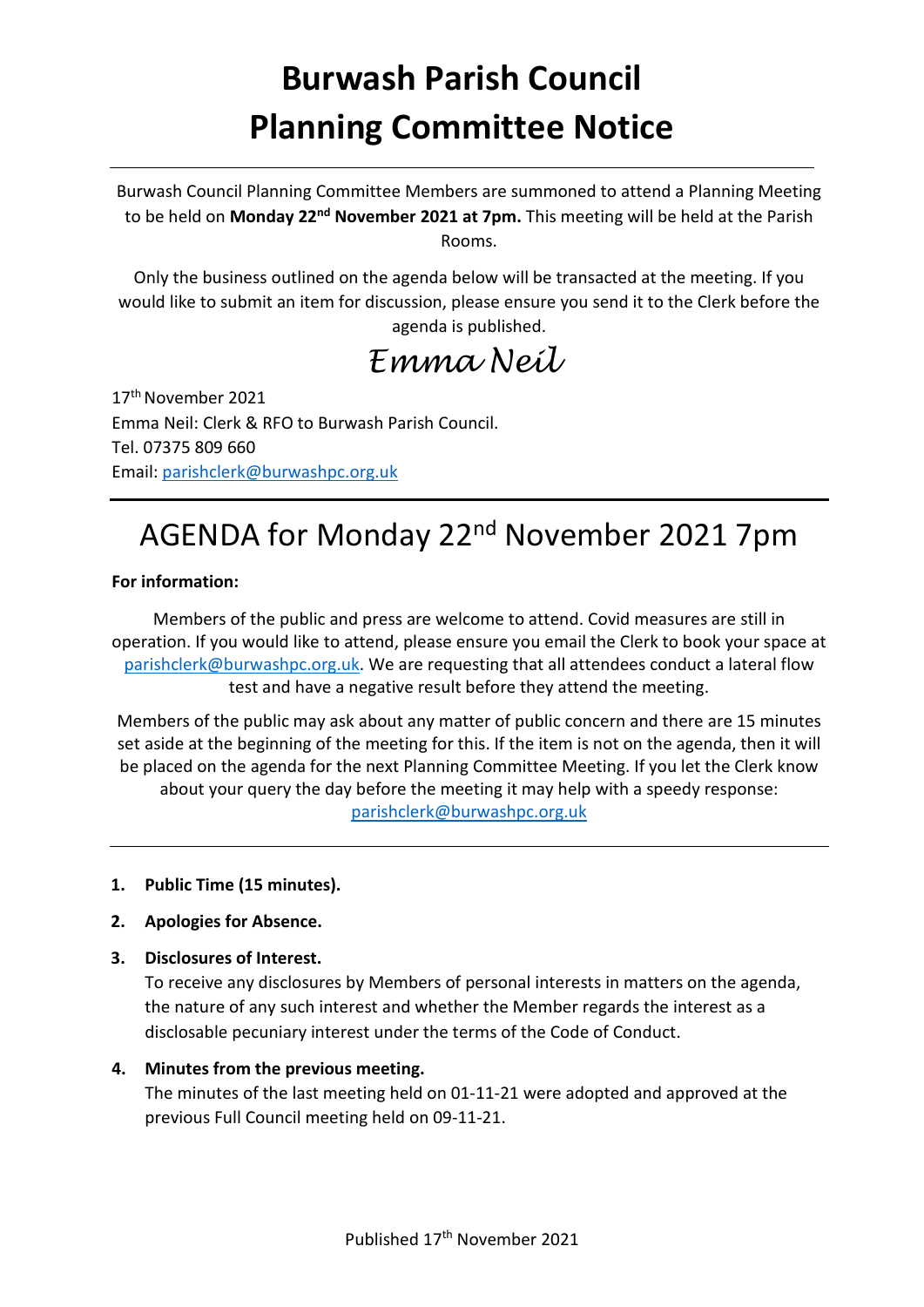# **Burwash Parish Council Planning Committee Notice**

### **5. Planning Applications.**

- **a.** RR/2021/2249/P: Grove Cottage, Vicarage Road, Burwash Common, Burwash TN19 7LH Single store rear extension and two side porches. [To view the application please click here.](http://planweb01.rother.gov.uk/OcellaWeb/planningDetails?reference=RR/2021/2249/P)
- **b.** RR/2021/2075/P: British Red Cross Society Centre, Highfields, Burwash TN19 7HE Removal of old timber structure and stationing of a mobile home. [To view the application please click here.](http://planweb01.rother.gov.uk/OcellaWeb/planningDetails?reference=RR/2021/2075/P)
- **c.** RR/2021/2404/O: Lakedown Trout Fishery Land at, Burwash Certificate of lawful use for the existing use of land as an outdoor trout fishery for members of the general public with two ancillary car parking areas; the creation of four separate lakes; the construction of two separate footbridges linked to islands found within Lake 1 and Lake 4; the construction of three individual buildings comprising a lodge situated adjacent to Lake 1, a toilet block located to the north west of Lake 1, and a separate former lodge found to the west and adjacent to Lake 2; formation of part of the concrete track situated in Rother DC's administrative area forming part of an access extending from Swife Lane to the outdoor recreation trout fishery used by members of the general public. \* [To view the application please click here.](http://planweb01.rother.gov.uk/OcellaWeb/planningDetails?reference=RR/2021/2404/O)
- **d.** RR/2021/2450/L: White House, High Street, Burwash TN19 7ET Replacement of existing shed and open bay garage with integrated workshop and open bay garage. [To view the application please click here.](http://planweb01.rother.gov.uk/OcellaWeb/planningDetails?reference=RR/2021/2450/L)
- **e.** RR/2021/2562/P: Linkway, Vicarage Road, Burwash Common, Burwash TN19 7LS Erection of potting shed, Polytunnels and shed for storing Bee keeping equipment. [To view the application please click here.](http://planweb01.rother.gov.uk/OcellaWeb/planningDetails?reference=RR/2021/2562/P)
- **f.** RR/2021/2636/P: Former Nutrition Centre, Goodsoal Lane, Burwash Common, Burwash TN19 7LX Demolition of existing buildings and redevelopment of the site to provide 3no two bed bungalows, 2no three bed live/work units and 2no four bed live/work units, together with 12 car parking spaces and associated landscaping. [To view the application please click here.](http://planweb01.rother.gov.uk/OcellaWeb/planningDetails?reference=RR/2021/2636/P)

# **6. Any Planning Results Received (Standing item).**

**a.** RR/2021/1214/P: Westdown Cottage Westdown Lane Burwash Common TN19 7JT. Install twin Velux roof terrace to replace existing roof window *Decision: Approved. 05-11-21* To view the validation notice, please click here. **b.** RR/2020/2469/L: Central Cottage, High Street, Burwash. Proposed alterations of main structure. *Decision: Approved. 15-11-12.* To view the validation notice, please click here.